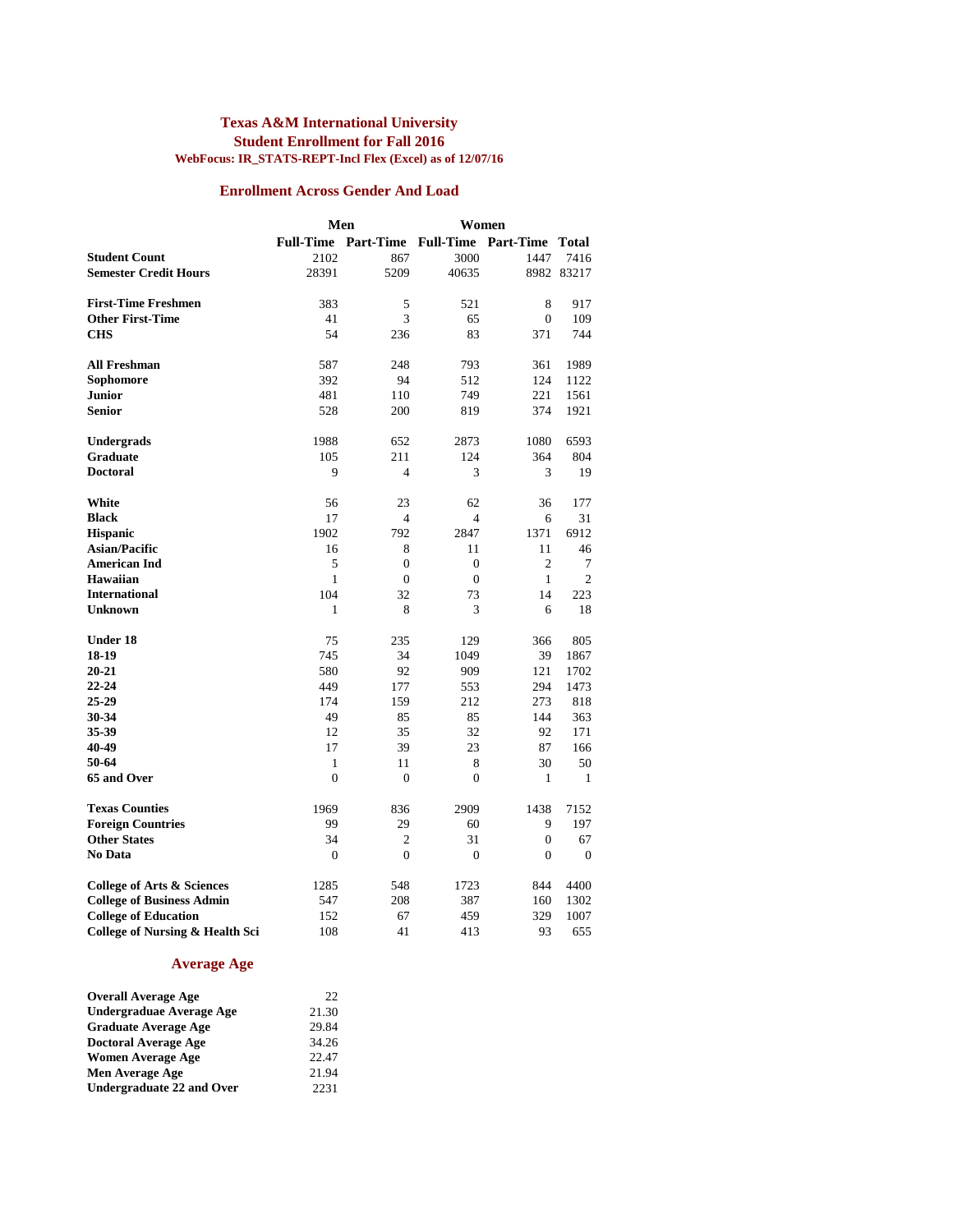## **Enrollment Across Ethnicity for Fall 2016**

| 7<br>46<br>31<br>6912<br>18<br><b>Student Count</b><br>$\overline{2}$<br>223<br>177<br><b>Semester Credit Hours</b><br>368<br>18 77594 2554<br>74<br>488<br>119<br>2002<br>$\boldsymbol{2}$<br>22<br>Women<br>10<br>4218<br>87<br>9<br>98<br>1<br>5<br>Men<br>24<br>21<br>2694<br>9<br>79<br>1<br>136<br><b>Full Time</b><br>$\sqrt{5}$<br>21<br>27<br>4749<br>177<br>$\overline{4}$<br>118<br>$\mathbf{1}$<br><b>Part Time</b><br>$\overline{2}$<br>19<br>10<br>46<br>14<br>59<br>1<br>2163<br><b>First-Time Freshmen</b><br>$\mathbf{1}$<br>5<br>3<br>878<br>13<br>$\boldsymbol{0}$<br>$\mathbf{1}$<br>16<br><b>Other First-Time</b><br>$\overline{2}$<br>$\boldsymbol{0}$<br>$\mathbf{1}$<br>$\boldsymbol{0}$<br>106<br>$\boldsymbol{0}$<br>$\boldsymbol{0}$<br>$\boldsymbol{0}$<br><b>CHS</b><br>$\overline{2}$<br>$\boldsymbol{7}$<br>23<br>$\boldsymbol{0}$<br>700<br>$\boldsymbol{0}$<br>11<br>$\mathbf{1}$<br>$\mathfrak{Z}$<br><b>All Freshman</b><br>9<br>12<br>6<br>1876<br>34<br>48<br>1<br>21<br>Sophomore<br>$\mathbf{1}$<br>11<br>1054<br>$\mathbf{1}$<br>28<br>6<br>$\boldsymbol{0}$<br><b>Junior</b><br>$\overline{2}$<br>5<br>5<br>1485<br>28<br>$\mathbf{1}$<br>35<br>$\boldsymbol{0}$<br><b>Senior</b><br>7<br>42<br>$\mathbf{1}$<br>8<br>1829<br>31<br>$\overline{2}$<br>1<br>$\sqrt{5}$<br>4586<br><b>Undergrad Full-Time</b><br>24<br>19<br>109<br>4<br>113<br>1<br><b>Undergrad Part-Time</b><br>$\overline{2}$<br>5<br>1658<br>5<br>12<br>40<br>9<br>1<br><b>Graduate Full-Time</b><br>3<br>$\overline{c}$<br>161<br>59<br>$\theta$<br>$\boldsymbol{0}$<br>$\boldsymbol{0}$<br>$\overline{4}$<br><b>Graduate Part-Time</b><br>$\boldsymbol{0}$<br>$\,8$<br>504<br>40<br>$\overline{2}$<br>$\overline{4}$<br>$\mathbf{0}$<br>17<br><b>Doctoral Full-Time</b><br>$\boldsymbol{0}$<br>$\boldsymbol{0}$<br>$\boldsymbol{0}$<br>$\overline{c}$<br>$\boldsymbol{0}$<br>9<br>$\theta$<br>$\mathbf{1}$<br>$\overline{2}$<br>$\overline{2}$<br><b>Doctoral Part-Time</b><br>$\boldsymbol{0}$<br>$\mathbf{1}$<br>$\boldsymbol{0}$<br>$\mathbf{1}$<br>$\mathbf{1}$<br>$\boldsymbol{0}$<br><b>Under 18</b><br>$\mathfrak{2}$<br>$\tau$<br>$\boldsymbol{0}$<br>24<br>$\boldsymbol{0}$<br>$\mathbf{1}$<br>760<br>11<br>18-19<br>31<br>$\overline{2}$<br>41<br>$\mathbf{1}$<br>13<br>$\overline{4}$<br>$\boldsymbol{0}$<br>1775<br>$20 - 21$<br>3<br>5<br>51<br>34<br>9<br>1600<br>$\boldsymbol{0}$<br>$\overline{0}$<br>22-24<br>$\boldsymbol{7}$<br>31<br>$\mathbf{1}$<br>8<br>1364<br>61<br>$\mathbf{1}$<br>$\boldsymbol{0}$<br>25-29<br>5<br>51<br>$\boldsymbol{0}$<br>$\overline{c}$<br>740<br>3<br>17<br>$\boldsymbol{0}$<br>30-34<br>3<br>$\boldsymbol{0}$<br>$\mathbf{1}$<br>327<br>19<br>13<br>$\boldsymbol{0}$<br>$\boldsymbol{0}$<br>35-39<br>$\overline{2}$<br>5<br>$\boldsymbol{0}$<br>$\overline{c}$<br>156<br>5<br>$\mathbf{1}$<br>$\boldsymbol{0}$<br>$\overline{2}$<br>40-49<br>5<br>$\boldsymbol{0}$<br>146<br>3<br>$\boldsymbol{0}$<br>10<br>$\boldsymbol{0}$<br>50-64<br>$\overline{2}$<br>$\boldsymbol{0}$<br>$\boldsymbol{0}$<br>44<br>$\mathfrak{2}$<br>$\boldsymbol{0}$<br>1<br>$\mathbf{1}$<br>65 and Over<br>$\boldsymbol{0}$<br>$\boldsymbol{0}$<br>$\boldsymbol{0}$<br>$\boldsymbol{0}$<br>$\mathbf{0}$<br>$\mathbf{1}$<br>$\boldsymbol{0}$<br>$\boldsymbol{0}$ | AmInd Asian Blck Haw Hsp Int Unk Wht Total |  |  |  |                |
|-------------------------------------------------------------------------------------------------------------------------------------------------------------------------------------------------------------------------------------------------------------------------------------------------------------------------------------------------------------------------------------------------------------------------------------------------------------------------------------------------------------------------------------------------------------------------------------------------------------------------------------------------------------------------------------------------------------------------------------------------------------------------------------------------------------------------------------------------------------------------------------------------------------------------------------------------------------------------------------------------------------------------------------------------------------------------------------------------------------------------------------------------------------------------------------------------------------------------------------------------------------------------------------------------------------------------------------------------------------------------------------------------------------------------------------------------------------------------------------------------------------------------------------------------------------------------------------------------------------------------------------------------------------------------------------------------------------------------------------------------------------------------------------------------------------------------------------------------------------------------------------------------------------------------------------------------------------------------------------------------------------------------------------------------------------------------------------------------------------------------------------------------------------------------------------------------------------------------------------------------------------------------------------------------------------------------------------------------------------------------------------------------------------------------------------------------------------------------------------------------------------------------------------------------------------------------------------------------------------------------------------------------------------------------------------------------------------------------------------------------------------------------------------------------------------------------------------------------------------------------------------------------------------------------------------------------------------------------------------------------------------------------------------------------------------------------------------------------------------------------------------------------------------------------------------------------------------------------------------------------------------------------------------------------------|--------------------------------------------|--|--|--|----------------|
|                                                                                                                                                                                                                                                                                                                                                                                                                                                                                                                                                                                                                                                                                                                                                                                                                                                                                                                                                                                                                                                                                                                                                                                                                                                                                                                                                                                                                                                                                                                                                                                                                                                                                                                                                                                                                                                                                                                                                                                                                                                                                                                                                                                                                                                                                                                                                                                                                                                                                                                                                                                                                                                                                                                                                                                                                                                                                                                                                                                                                                                                                                                                                                                                                                                                                                       |                                            |  |  |  | 7416           |
|                                                                                                                                                                                                                                                                                                                                                                                                                                                                                                                                                                                                                                                                                                                                                                                                                                                                                                                                                                                                                                                                                                                                                                                                                                                                                                                                                                                                                                                                                                                                                                                                                                                                                                                                                                                                                                                                                                                                                                                                                                                                                                                                                                                                                                                                                                                                                                                                                                                                                                                                                                                                                                                                                                                                                                                                                                                                                                                                                                                                                                                                                                                                                                                                                                                                                                       |                                            |  |  |  | 83217          |
|                                                                                                                                                                                                                                                                                                                                                                                                                                                                                                                                                                                                                                                                                                                                                                                                                                                                                                                                                                                                                                                                                                                                                                                                                                                                                                                                                                                                                                                                                                                                                                                                                                                                                                                                                                                                                                                                                                                                                                                                                                                                                                                                                                                                                                                                                                                                                                                                                                                                                                                                                                                                                                                                                                                                                                                                                                                                                                                                                                                                                                                                                                                                                                                                                                                                                                       |                                            |  |  |  |                |
|                                                                                                                                                                                                                                                                                                                                                                                                                                                                                                                                                                                                                                                                                                                                                                                                                                                                                                                                                                                                                                                                                                                                                                                                                                                                                                                                                                                                                                                                                                                                                                                                                                                                                                                                                                                                                                                                                                                                                                                                                                                                                                                                                                                                                                                                                                                                                                                                                                                                                                                                                                                                                                                                                                                                                                                                                                                                                                                                                                                                                                                                                                                                                                                                                                                                                                       |                                            |  |  |  | 4447           |
|                                                                                                                                                                                                                                                                                                                                                                                                                                                                                                                                                                                                                                                                                                                                                                                                                                                                                                                                                                                                                                                                                                                                                                                                                                                                                                                                                                                                                                                                                                                                                                                                                                                                                                                                                                                                                                                                                                                                                                                                                                                                                                                                                                                                                                                                                                                                                                                                                                                                                                                                                                                                                                                                                                                                                                                                                                                                                                                                                                                                                                                                                                                                                                                                                                                                                                       |                                            |  |  |  | 2969           |
|                                                                                                                                                                                                                                                                                                                                                                                                                                                                                                                                                                                                                                                                                                                                                                                                                                                                                                                                                                                                                                                                                                                                                                                                                                                                                                                                                                                                                                                                                                                                                                                                                                                                                                                                                                                                                                                                                                                                                                                                                                                                                                                                                                                                                                                                                                                                                                                                                                                                                                                                                                                                                                                                                                                                                                                                                                                                                                                                                                                                                                                                                                                                                                                                                                                                                                       |                                            |  |  |  |                |
|                                                                                                                                                                                                                                                                                                                                                                                                                                                                                                                                                                                                                                                                                                                                                                                                                                                                                                                                                                                                                                                                                                                                                                                                                                                                                                                                                                                                                                                                                                                                                                                                                                                                                                                                                                                                                                                                                                                                                                                                                                                                                                                                                                                                                                                                                                                                                                                                                                                                                                                                                                                                                                                                                                                                                                                                                                                                                                                                                                                                                                                                                                                                                                                                                                                                                                       |                                            |  |  |  | 5102           |
|                                                                                                                                                                                                                                                                                                                                                                                                                                                                                                                                                                                                                                                                                                                                                                                                                                                                                                                                                                                                                                                                                                                                                                                                                                                                                                                                                                                                                                                                                                                                                                                                                                                                                                                                                                                                                                                                                                                                                                                                                                                                                                                                                                                                                                                                                                                                                                                                                                                                                                                                                                                                                                                                                                                                                                                                                                                                                                                                                                                                                                                                                                                                                                                                                                                                                                       |                                            |  |  |  | 2314           |
|                                                                                                                                                                                                                                                                                                                                                                                                                                                                                                                                                                                                                                                                                                                                                                                                                                                                                                                                                                                                                                                                                                                                                                                                                                                                                                                                                                                                                                                                                                                                                                                                                                                                                                                                                                                                                                                                                                                                                                                                                                                                                                                                                                                                                                                                                                                                                                                                                                                                                                                                                                                                                                                                                                                                                                                                                                                                                                                                                                                                                                                                                                                                                                                                                                                                                                       |                                            |  |  |  |                |
|                                                                                                                                                                                                                                                                                                                                                                                                                                                                                                                                                                                                                                                                                                                                                                                                                                                                                                                                                                                                                                                                                                                                                                                                                                                                                                                                                                                                                                                                                                                                                                                                                                                                                                                                                                                                                                                                                                                                                                                                                                                                                                                                                                                                                                                                                                                                                                                                                                                                                                                                                                                                                                                                                                                                                                                                                                                                                                                                                                                                                                                                                                                                                                                                                                                                                                       |                                            |  |  |  | 917            |
|                                                                                                                                                                                                                                                                                                                                                                                                                                                                                                                                                                                                                                                                                                                                                                                                                                                                                                                                                                                                                                                                                                                                                                                                                                                                                                                                                                                                                                                                                                                                                                                                                                                                                                                                                                                                                                                                                                                                                                                                                                                                                                                                                                                                                                                                                                                                                                                                                                                                                                                                                                                                                                                                                                                                                                                                                                                                                                                                                                                                                                                                                                                                                                                                                                                                                                       |                                            |  |  |  | 109            |
|                                                                                                                                                                                                                                                                                                                                                                                                                                                                                                                                                                                                                                                                                                                                                                                                                                                                                                                                                                                                                                                                                                                                                                                                                                                                                                                                                                                                                                                                                                                                                                                                                                                                                                                                                                                                                                                                                                                                                                                                                                                                                                                                                                                                                                                                                                                                                                                                                                                                                                                                                                                                                                                                                                                                                                                                                                                                                                                                                                                                                                                                                                                                                                                                                                                                                                       |                                            |  |  |  | 744            |
|                                                                                                                                                                                                                                                                                                                                                                                                                                                                                                                                                                                                                                                                                                                                                                                                                                                                                                                                                                                                                                                                                                                                                                                                                                                                                                                                                                                                                                                                                                                                                                                                                                                                                                                                                                                                                                                                                                                                                                                                                                                                                                                                                                                                                                                                                                                                                                                                                                                                                                                                                                                                                                                                                                                                                                                                                                                                                                                                                                                                                                                                                                                                                                                                                                                                                                       |                                            |  |  |  |                |
|                                                                                                                                                                                                                                                                                                                                                                                                                                                                                                                                                                                                                                                                                                                                                                                                                                                                                                                                                                                                                                                                                                                                                                                                                                                                                                                                                                                                                                                                                                                                                                                                                                                                                                                                                                                                                                                                                                                                                                                                                                                                                                                                                                                                                                                                                                                                                                                                                                                                                                                                                                                                                                                                                                                                                                                                                                                                                                                                                                                                                                                                                                                                                                                                                                                                                                       |                                            |  |  |  | 1989           |
|                                                                                                                                                                                                                                                                                                                                                                                                                                                                                                                                                                                                                                                                                                                                                                                                                                                                                                                                                                                                                                                                                                                                                                                                                                                                                                                                                                                                                                                                                                                                                                                                                                                                                                                                                                                                                                                                                                                                                                                                                                                                                                                                                                                                                                                                                                                                                                                                                                                                                                                                                                                                                                                                                                                                                                                                                                                                                                                                                                                                                                                                                                                                                                                                                                                                                                       |                                            |  |  |  | 1122           |
|                                                                                                                                                                                                                                                                                                                                                                                                                                                                                                                                                                                                                                                                                                                                                                                                                                                                                                                                                                                                                                                                                                                                                                                                                                                                                                                                                                                                                                                                                                                                                                                                                                                                                                                                                                                                                                                                                                                                                                                                                                                                                                                                                                                                                                                                                                                                                                                                                                                                                                                                                                                                                                                                                                                                                                                                                                                                                                                                                                                                                                                                                                                                                                                                                                                                                                       |                                            |  |  |  | 1561           |
|                                                                                                                                                                                                                                                                                                                                                                                                                                                                                                                                                                                                                                                                                                                                                                                                                                                                                                                                                                                                                                                                                                                                                                                                                                                                                                                                                                                                                                                                                                                                                                                                                                                                                                                                                                                                                                                                                                                                                                                                                                                                                                                                                                                                                                                                                                                                                                                                                                                                                                                                                                                                                                                                                                                                                                                                                                                                                                                                                                                                                                                                                                                                                                                                                                                                                                       |                                            |  |  |  | 1921           |
|                                                                                                                                                                                                                                                                                                                                                                                                                                                                                                                                                                                                                                                                                                                                                                                                                                                                                                                                                                                                                                                                                                                                                                                                                                                                                                                                                                                                                                                                                                                                                                                                                                                                                                                                                                                                                                                                                                                                                                                                                                                                                                                                                                                                                                                                                                                                                                                                                                                                                                                                                                                                                                                                                                                                                                                                                                                                                                                                                                                                                                                                                                                                                                                                                                                                                                       |                                            |  |  |  |                |
|                                                                                                                                                                                                                                                                                                                                                                                                                                                                                                                                                                                                                                                                                                                                                                                                                                                                                                                                                                                                                                                                                                                                                                                                                                                                                                                                                                                                                                                                                                                                                                                                                                                                                                                                                                                                                                                                                                                                                                                                                                                                                                                                                                                                                                                                                                                                                                                                                                                                                                                                                                                                                                                                                                                                                                                                                                                                                                                                                                                                                                                                                                                                                                                                                                                                                                       |                                            |  |  |  | 4861           |
|                                                                                                                                                                                                                                                                                                                                                                                                                                                                                                                                                                                                                                                                                                                                                                                                                                                                                                                                                                                                                                                                                                                                                                                                                                                                                                                                                                                                                                                                                                                                                                                                                                                                                                                                                                                                                                                                                                                                                                                                                                                                                                                                                                                                                                                                                                                                                                                                                                                                                                                                                                                                                                                                                                                                                                                                                                                                                                                                                                                                                                                                                                                                                                                                                                                                                                       |                                            |  |  |  | 1732           |
|                                                                                                                                                                                                                                                                                                                                                                                                                                                                                                                                                                                                                                                                                                                                                                                                                                                                                                                                                                                                                                                                                                                                                                                                                                                                                                                                                                                                                                                                                                                                                                                                                                                                                                                                                                                                                                                                                                                                                                                                                                                                                                                                                                                                                                                                                                                                                                                                                                                                                                                                                                                                                                                                                                                                                                                                                                                                                                                                                                                                                                                                                                                                                                                                                                                                                                       |                                            |  |  |  | 229            |
|                                                                                                                                                                                                                                                                                                                                                                                                                                                                                                                                                                                                                                                                                                                                                                                                                                                                                                                                                                                                                                                                                                                                                                                                                                                                                                                                                                                                                                                                                                                                                                                                                                                                                                                                                                                                                                                                                                                                                                                                                                                                                                                                                                                                                                                                                                                                                                                                                                                                                                                                                                                                                                                                                                                                                                                                                                                                                                                                                                                                                                                                                                                                                                                                                                                                                                       |                                            |  |  |  | 575            |
|                                                                                                                                                                                                                                                                                                                                                                                                                                                                                                                                                                                                                                                                                                                                                                                                                                                                                                                                                                                                                                                                                                                                                                                                                                                                                                                                                                                                                                                                                                                                                                                                                                                                                                                                                                                                                                                                                                                                                                                                                                                                                                                                                                                                                                                                                                                                                                                                                                                                                                                                                                                                                                                                                                                                                                                                                                                                                                                                                                                                                                                                                                                                                                                                                                                                                                       |                                            |  |  |  | 12             |
|                                                                                                                                                                                                                                                                                                                                                                                                                                                                                                                                                                                                                                                                                                                                                                                                                                                                                                                                                                                                                                                                                                                                                                                                                                                                                                                                                                                                                                                                                                                                                                                                                                                                                                                                                                                                                                                                                                                                                                                                                                                                                                                                                                                                                                                                                                                                                                                                                                                                                                                                                                                                                                                                                                                                                                                                                                                                                                                                                                                                                                                                                                                                                                                                                                                                                                       |                                            |  |  |  | $\overline{7}$ |
|                                                                                                                                                                                                                                                                                                                                                                                                                                                                                                                                                                                                                                                                                                                                                                                                                                                                                                                                                                                                                                                                                                                                                                                                                                                                                                                                                                                                                                                                                                                                                                                                                                                                                                                                                                                                                                                                                                                                                                                                                                                                                                                                                                                                                                                                                                                                                                                                                                                                                                                                                                                                                                                                                                                                                                                                                                                                                                                                                                                                                                                                                                                                                                                                                                                                                                       |                                            |  |  |  |                |
|                                                                                                                                                                                                                                                                                                                                                                                                                                                                                                                                                                                                                                                                                                                                                                                                                                                                                                                                                                                                                                                                                                                                                                                                                                                                                                                                                                                                                                                                                                                                                                                                                                                                                                                                                                                                                                                                                                                                                                                                                                                                                                                                                                                                                                                                                                                                                                                                                                                                                                                                                                                                                                                                                                                                                                                                                                                                                                                                                                                                                                                                                                                                                                                                                                                                                                       |                                            |  |  |  | 805            |
|                                                                                                                                                                                                                                                                                                                                                                                                                                                                                                                                                                                                                                                                                                                                                                                                                                                                                                                                                                                                                                                                                                                                                                                                                                                                                                                                                                                                                                                                                                                                                                                                                                                                                                                                                                                                                                                                                                                                                                                                                                                                                                                                                                                                                                                                                                                                                                                                                                                                                                                                                                                                                                                                                                                                                                                                                                                                                                                                                                                                                                                                                                                                                                                                                                                                                                       |                                            |  |  |  | 1867           |
|                                                                                                                                                                                                                                                                                                                                                                                                                                                                                                                                                                                                                                                                                                                                                                                                                                                                                                                                                                                                                                                                                                                                                                                                                                                                                                                                                                                                                                                                                                                                                                                                                                                                                                                                                                                                                                                                                                                                                                                                                                                                                                                                                                                                                                                                                                                                                                                                                                                                                                                                                                                                                                                                                                                                                                                                                                                                                                                                                                                                                                                                                                                                                                                                                                                                                                       |                                            |  |  |  | 1702           |
|                                                                                                                                                                                                                                                                                                                                                                                                                                                                                                                                                                                                                                                                                                                                                                                                                                                                                                                                                                                                                                                                                                                                                                                                                                                                                                                                                                                                                                                                                                                                                                                                                                                                                                                                                                                                                                                                                                                                                                                                                                                                                                                                                                                                                                                                                                                                                                                                                                                                                                                                                                                                                                                                                                                                                                                                                                                                                                                                                                                                                                                                                                                                                                                                                                                                                                       |                                            |  |  |  | 1473           |
|                                                                                                                                                                                                                                                                                                                                                                                                                                                                                                                                                                                                                                                                                                                                                                                                                                                                                                                                                                                                                                                                                                                                                                                                                                                                                                                                                                                                                                                                                                                                                                                                                                                                                                                                                                                                                                                                                                                                                                                                                                                                                                                                                                                                                                                                                                                                                                                                                                                                                                                                                                                                                                                                                                                                                                                                                                                                                                                                                                                                                                                                                                                                                                                                                                                                                                       |                                            |  |  |  | 818            |
|                                                                                                                                                                                                                                                                                                                                                                                                                                                                                                                                                                                                                                                                                                                                                                                                                                                                                                                                                                                                                                                                                                                                                                                                                                                                                                                                                                                                                                                                                                                                                                                                                                                                                                                                                                                                                                                                                                                                                                                                                                                                                                                                                                                                                                                                                                                                                                                                                                                                                                                                                                                                                                                                                                                                                                                                                                                                                                                                                                                                                                                                                                                                                                                                                                                                                                       |                                            |  |  |  | 363            |
|                                                                                                                                                                                                                                                                                                                                                                                                                                                                                                                                                                                                                                                                                                                                                                                                                                                                                                                                                                                                                                                                                                                                                                                                                                                                                                                                                                                                                                                                                                                                                                                                                                                                                                                                                                                                                                                                                                                                                                                                                                                                                                                                                                                                                                                                                                                                                                                                                                                                                                                                                                                                                                                                                                                                                                                                                                                                                                                                                                                                                                                                                                                                                                                                                                                                                                       |                                            |  |  |  | 171            |
|                                                                                                                                                                                                                                                                                                                                                                                                                                                                                                                                                                                                                                                                                                                                                                                                                                                                                                                                                                                                                                                                                                                                                                                                                                                                                                                                                                                                                                                                                                                                                                                                                                                                                                                                                                                                                                                                                                                                                                                                                                                                                                                                                                                                                                                                                                                                                                                                                                                                                                                                                                                                                                                                                                                                                                                                                                                                                                                                                                                                                                                                                                                                                                                                                                                                                                       |                                            |  |  |  | 166            |
|                                                                                                                                                                                                                                                                                                                                                                                                                                                                                                                                                                                                                                                                                                                                                                                                                                                                                                                                                                                                                                                                                                                                                                                                                                                                                                                                                                                                                                                                                                                                                                                                                                                                                                                                                                                                                                                                                                                                                                                                                                                                                                                                                                                                                                                                                                                                                                                                                                                                                                                                                                                                                                                                                                                                                                                                                                                                                                                                                                                                                                                                                                                                                                                                                                                                                                       |                                            |  |  |  | 50             |
|                                                                                                                                                                                                                                                                                                                                                                                                                                                                                                                                                                                                                                                                                                                                                                                                                                                                                                                                                                                                                                                                                                                                                                                                                                                                                                                                                                                                                                                                                                                                                                                                                                                                                                                                                                                                                                                                                                                                                                                                                                                                                                                                                                                                                                                                                                                                                                                                                                                                                                                                                                                                                                                                                                                                                                                                                                                                                                                                                                                                                                                                                                                                                                                                                                                                                                       |                                            |  |  |  | $\mathbf{1}$   |
|                                                                                                                                                                                                                                                                                                                                                                                                                                                                                                                                                                                                                                                                                                                                                                                                                                                                                                                                                                                                                                                                                                                                                                                                                                                                                                                                                                                                                                                                                                                                                                                                                                                                                                                                                                                                                                                                                                                                                                                                                                                                                                                                                                                                                                                                                                                                                                                                                                                                                                                                                                                                                                                                                                                                                                                                                                                                                                                                                                                                                                                                                                                                                                                                                                                                                                       |                                            |  |  |  |                |
| <b>Texas Counties</b><br>42<br>22<br>6873<br>39<br>153<br>7<br>1<br>15                                                                                                                                                                                                                                                                                                                                                                                                                                                                                                                                                                                                                                                                                                                                                                                                                                                                                                                                                                                                                                                                                                                                                                                                                                                                                                                                                                                                                                                                                                                                                                                                                                                                                                                                                                                                                                                                                                                                                                                                                                                                                                                                                                                                                                                                                                                                                                                                                                                                                                                                                                                                                                                                                                                                                                                                                                                                                                                                                                                                                                                                                                                                                                                                                                |                                            |  |  |  | 7152           |
| <b>Foreign Countries</b><br>$\boldsymbol{0}$<br>$\mathbf{1}$<br>$\boldsymbol{0}$<br>$\boldsymbol{0}$<br>13<br>181<br>$\mathbf{1}$<br>$\mathbf{1}$                                                                                                                                                                                                                                                                                                                                                                                                                                                                                                                                                                                                                                                                                                                                                                                                                                                                                                                                                                                                                                                                                                                                                                                                                                                                                                                                                                                                                                                                                                                                                                                                                                                                                                                                                                                                                                                                                                                                                                                                                                                                                                                                                                                                                                                                                                                                                                                                                                                                                                                                                                                                                                                                                                                                                                                                                                                                                                                                                                                                                                                                                                                                                     |                                            |  |  |  | 197            |
| <b>Other States</b><br>3<br>$\boldsymbol{0}$<br>9<br>26<br>$\overline{2}$<br>23<br>$\mathbf{1}$<br>3                                                                                                                                                                                                                                                                                                                                                                                                                                                                                                                                                                                                                                                                                                                                                                                                                                                                                                                                                                                                                                                                                                                                                                                                                                                                                                                                                                                                                                                                                                                                                                                                                                                                                                                                                                                                                                                                                                                                                                                                                                                                                                                                                                                                                                                                                                                                                                                                                                                                                                                                                                                                                                                                                                                                                                                                                                                                                                                                                                                                                                                                                                                                                                                                  |                                            |  |  |  | 67             |
| No Data<br>$\boldsymbol{0}$<br>$\boldsymbol{0}$<br>$\boldsymbol{0}$<br>$\boldsymbol{0}$<br>$\boldsymbol{0}$<br>$\boldsymbol{0}$<br>$\boldsymbol{0}$<br>$\mathbf{0}$                                                                                                                                                                                                                                                                                                                                                                                                                                                                                                                                                                                                                                                                                                                                                                                                                                                                                                                                                                                                                                                                                                                                                                                                                                                                                                                                                                                                                                                                                                                                                                                                                                                                                                                                                                                                                                                                                                                                                                                                                                                                                                                                                                                                                                                                                                                                                                                                                                                                                                                                                                                                                                                                                                                                                                                                                                                                                                                                                                                                                                                                                                                                   |                                            |  |  |  | $\overline{0}$ |
| <b>College of Arts &amp; Sciences</b><br>4181<br>$\overline{4}$<br>24<br>12<br>2<br>60<br>15<br>102                                                                                                                                                                                                                                                                                                                                                                                                                                                                                                                                                                                                                                                                                                                                                                                                                                                                                                                                                                                                                                                                                                                                                                                                                                                                                                                                                                                                                                                                                                                                                                                                                                                                                                                                                                                                                                                                                                                                                                                                                                                                                                                                                                                                                                                                                                                                                                                                                                                                                                                                                                                                                                                                                                                                                                                                                                                                                                                                                                                                                                                                                                                                                                                                   |                                            |  |  |  | 4400           |
| <b>College of Business Admin</b><br>3<br>9<br>6<br>141<br>3<br>40<br>$\boldsymbol{0}$<br>1100                                                                                                                                                                                                                                                                                                                                                                                                                                                                                                                                                                                                                                                                                                                                                                                                                                                                                                                                                                                                                                                                                                                                                                                                                                                                                                                                                                                                                                                                                                                                                                                                                                                                                                                                                                                                                                                                                                                                                                                                                                                                                                                                                                                                                                                                                                                                                                                                                                                                                                                                                                                                                                                                                                                                                                                                                                                                                                                                                                                                                                                                                                                                                                                                         |                                            |  |  |  | 1302           |
| <b>College of Education</b><br>5<br>22<br>10<br>10<br>$\boldsymbol{0}$<br>$\boldsymbol{0}$<br>960<br>$\boldsymbol{0}$                                                                                                                                                                                                                                                                                                                                                                                                                                                                                                                                                                                                                                                                                                                                                                                                                                                                                                                                                                                                                                                                                                                                                                                                                                                                                                                                                                                                                                                                                                                                                                                                                                                                                                                                                                                                                                                                                                                                                                                                                                                                                                                                                                                                                                                                                                                                                                                                                                                                                                                                                                                                                                                                                                                                                                                                                                                                                                                                                                                                                                                                                                                                                                                 |                                            |  |  |  | 1007           |
| <b>College of Nurs &amp; HealthSci</b><br>8<br>3<br>622<br>11<br>$\boldsymbol{0}$<br>$\boldsymbol{0}$<br>11<br>$\boldsymbol{0}$                                                                                                                                                                                                                                                                                                                                                                                                                                                                                                                                                                                                                                                                                                                                                                                                                                                                                                                                                                                                                                                                                                                                                                                                                                                                                                                                                                                                                                                                                                                                                                                                                                                                                                                                                                                                                                                                                                                                                                                                                                                                                                                                                                                                                                                                                                                                                                                                                                                                                                                                                                                                                                                                                                                                                                                                                                                                                                                                                                                                                                                                                                                                                                       |                                            |  |  |  | 655            |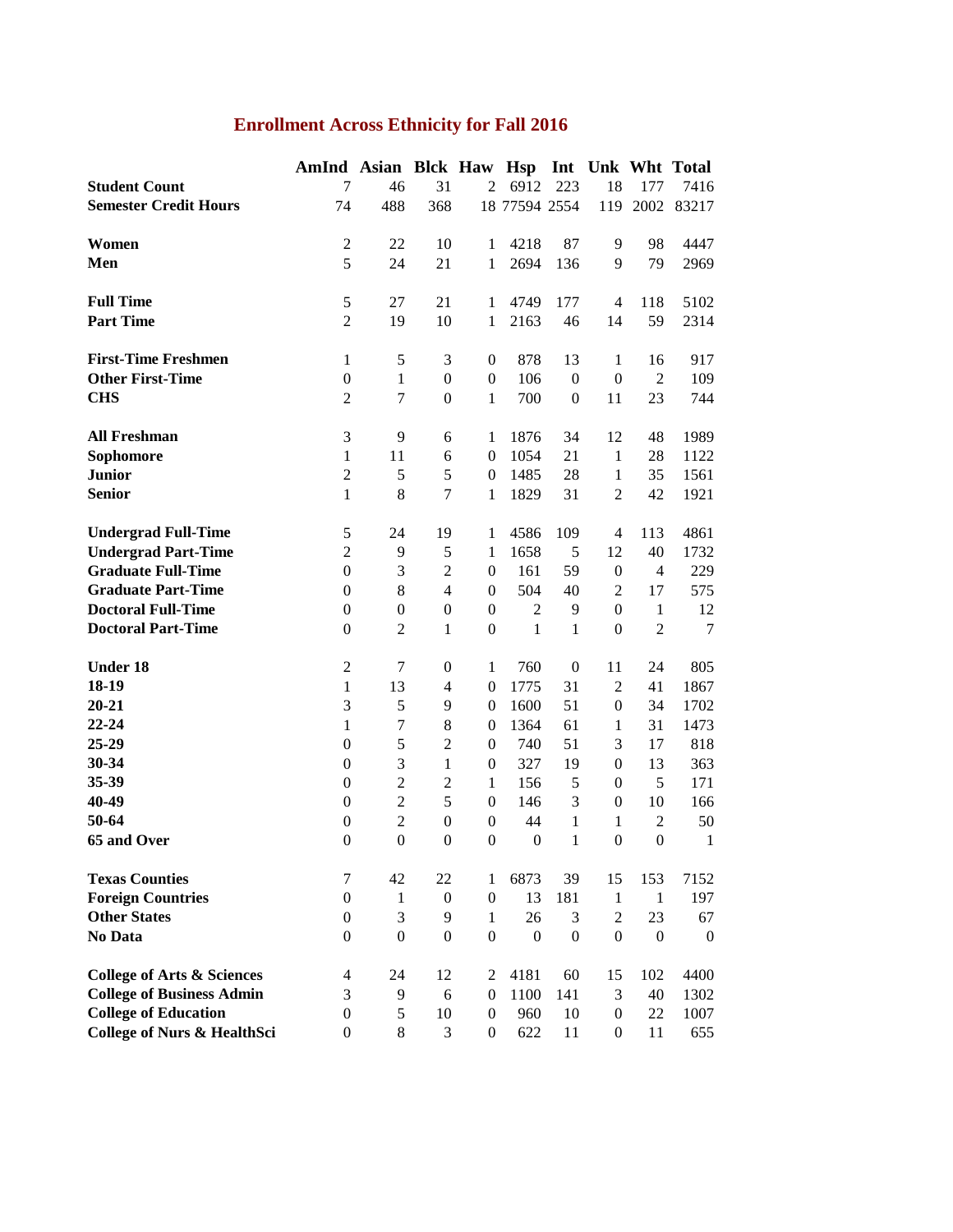## **New Students Under 30 for Fall 2016**

|                          |      | Men                        | Women            |                        |      |
|--------------------------|------|----------------------------|------------------|------------------------|------|
|                          |      | <b>Full-Time Part-Time</b> | <b>Full-Time</b> | <b>Part-Time Total</b> |      |
| <b>Student Type</b>      |      |                            |                  |                        |      |
| First Time Freshman      | 42.4 | 8                          | 586              |                        | 1026 |
| Graduate                 | 24   | 38                         | 25               | 48                     | 135  |
| Transfer                 | 128  | 51                         | 171              | 82                     | 432  |
| <b>Transfer Freshman</b> | 10   | 4                          | 13               |                        | 28   |
| <b>Total</b>             | 586  | 101                        | 795              | 139                    | 1621 |

### **Enrollment Across 1st Generation**

|               | 1st-Gen | No Data | Not 1st-Gen | Total |
|---------------|---------|---------|-------------|-------|
| Level         |         |         |             |       |
| Doctoral      | 12      |         |             | 19    |
| Graduate      | 446     | 80      | 278         | 804   |
| Undergraduate | 3844    | 162     | 2587        | 6593  |
| <b>Total</b>  | 4302    | 242     | 2872        | 7416  |

## **Enrollment by Student College**

|                |            |            |     |     |      |           |           |            | <b>Total</b>    |
|----------------|------------|------------|-----|-----|------|-----------|-----------|------------|-----------------|
| <b>College</b> | <b>CHS</b> | <b>FFR</b> | FR  | SO. | JR   | <b>SR</b> | <b>GR</b> | <b>PHD</b> | <b>Students</b> |
| AS             | 744        | 619        | 271 | 534 | 869  | 1070      | 293       | $\Omega$   | 4400            |
| BA             | 0          | 152        | 81  | 154 | 266  | 367       | 263       | 19         | 1302            |
| ED             | 0          | 97         | 56  | 117 | 241  | 292       | 204       | $\Omega$   | 1007            |
| <b>NH</b>      | 0          | 155        | 56  | 108 | 136  | 156       | 44        |            | 655             |
| <b>UC</b>      | 0          |            |     |     |      | 36        | $\Omega$  | $\Omega$   | 52              |
| <b>Total</b>   | 744        | 1026       | 466 | 917 | 1519 | 1921      | 804       | 19         | 7416            |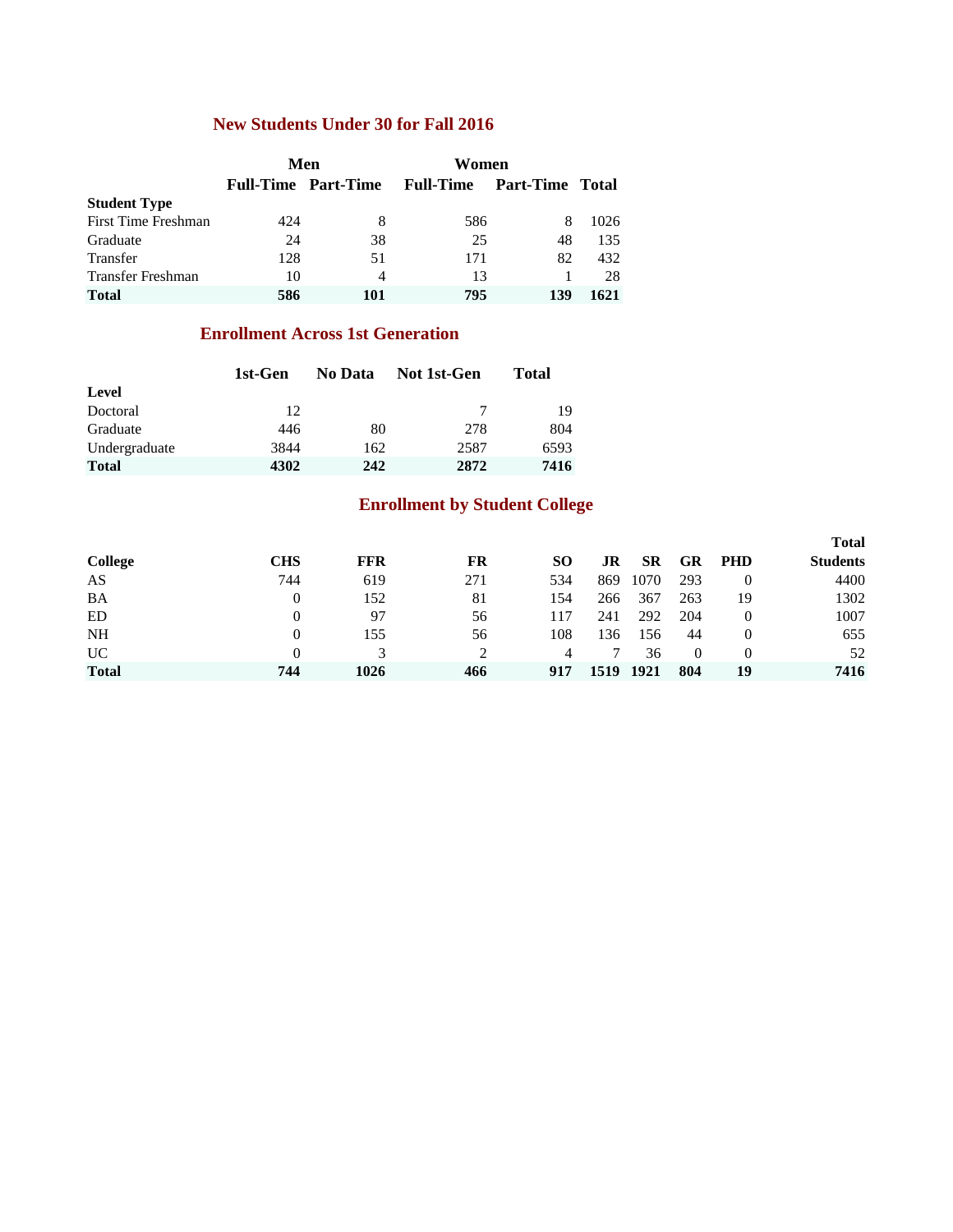|                                    |           | AmInd        | Asian Blck Haw Hsp Int Unk Wht Total |                |                |      |                |                |                         |      |
|------------------------------------|-----------|--------------|--------------------------------------|----------------|----------------|------|----------------|----------------|-------------------------|------|
| Level                              | Col       |              |                                      |                |                |      |                |                |                         |      |
| Undergraduate                      | AS        | 4            | 19                                   | 8              | $\mathfrak{D}$ | 3916 | 49             | 15             | 94                      | 4107 |
|                                    | <b>BA</b> | 3            | 4                                    | 3              |                | 933  | 46             | 1              | 30                      | 1020 |
|                                    | ED        |              | 5                                    | 10             |                | 763  | 9              |                | 16                      | 803  |
|                                    | <b>NH</b> |              | 5                                    | 3              |                | 583  | 9              |                | 11                      | 611  |
|                                    | UC.       |              |                                      |                |                | 49   |                |                | $\overline{c}$          | 52   |
| <i><b>*Total Undergraduate</b></i> |           | 7            | 33                                   | 24             | $\mathbf{2}$   | 6244 | <b>114</b>     | 16             | 153                     | 6593 |
| Graduate                           | AS        |              | 5                                    | 4              |                | 265  | 11             |                | 8                       | 293  |
|                                    | <b>BA</b> |              | 3                                    | $\overline{2}$ |                | 164  | 85             | $\overline{2}$ | $\tau$                  | 263  |
|                                    | ED        |              |                                      |                |                | 197  | 1              |                | 6                       | 204  |
|                                    | <b>NH</b> |              | 3                                    |                |                | 39   | $\overline{2}$ |                |                         | 44   |
| <i><b>*Total Graduate</b></i>      |           | $\bf{0}$     | 11                                   | 6              | $\mathbf 0$    | 665  | 99             | $\mathbf{2}$   | 21                      | 804  |
| Doctoral                           | <b>BA</b> |              | 2                                    | 1              |                | 3    | 10             |                | 3                       | 19   |
| <i><b>*Total Doctoral</b></i>      |           | $\mathbf{0}$ | $\overline{2}$                       | 1              | $\mathbf 0$    | 3    | <b>10</b>      | $\mathbf 0$    | $\overline{\mathbf{3}}$ | 19   |
| <b>TOTAL</b>                       |           | 7            | 46                                   | 31             | $\mathbf{2}$   | 6912 | 223            | 18             | 177                     | 7416 |

# **Enrollment Level and College Across Ethnicity for Fall 2016**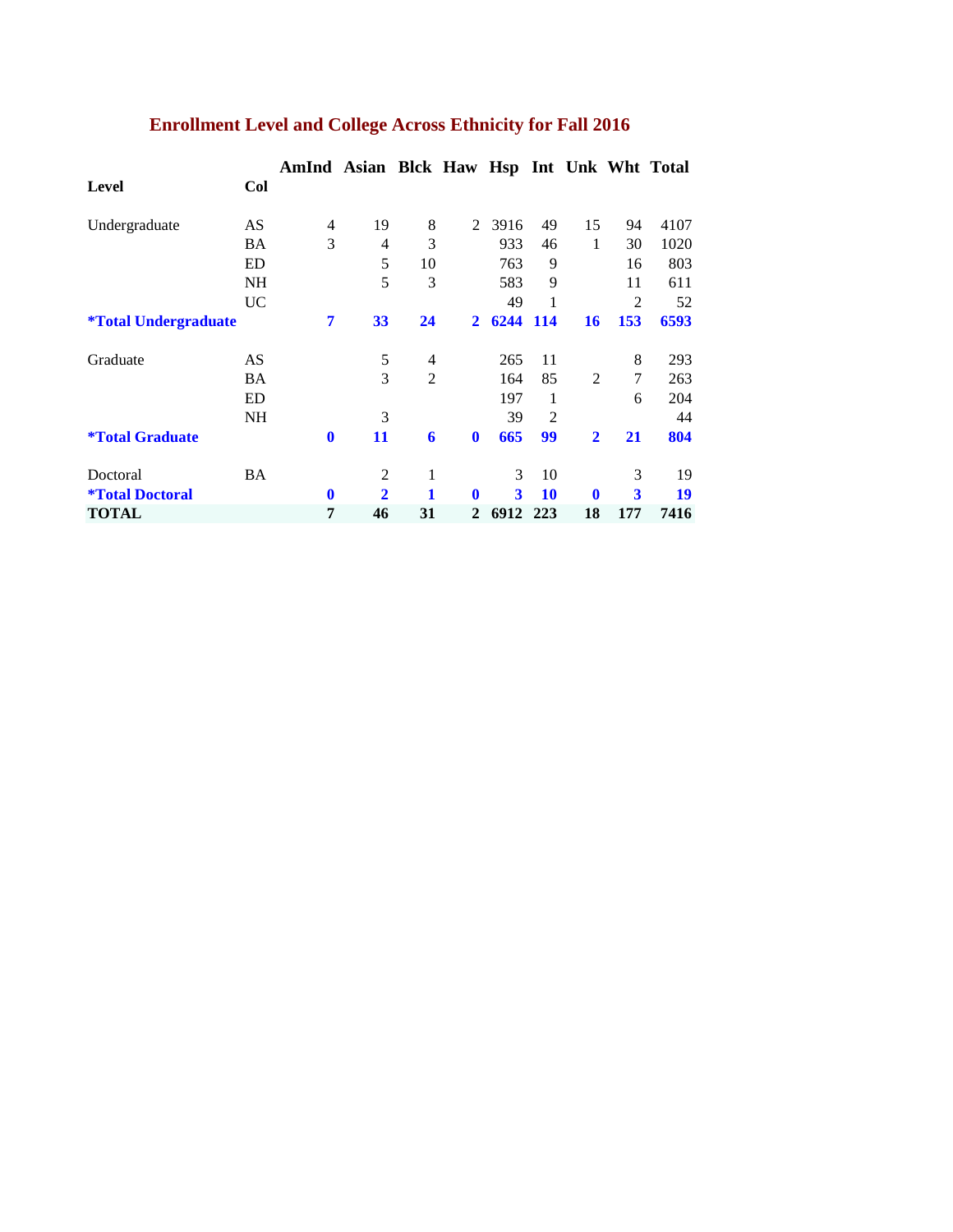## **Enrollment Across Residence for Fall 2016**

|                                            | <b>Frgn Ctries</b> | <b>Oth States</b> | <b>Texas</b> | <b>Total</b> |
|--------------------------------------------|--------------------|-------------------|--------------|--------------|
| <b>Student Count</b>                       | 197                | 67                | 7152         | 7416         |
| <b>Semester Credit Hours</b>               | 2310               | 984               | 79923        | 83217        |
|                                            |                    |                   |              |              |
| Women                                      | 69                 | 31                | 4347         | 4447         |
| Men                                        | 128                | 36                | 2805         | 2969         |
|                                            |                    |                   |              |              |
| <b>Full Time</b>                           | 159                | 65                | 4878         | 5102         |
| <b>Part Time</b>                           | 38                 | $\overline{c}$    | 2274         | 2314         |
|                                            |                    |                   |              |              |
| <b>First-Time Freshmen</b>                 | 13                 | 5                 | 899          | 917          |
| <b>Other First-Time</b>                    | $\theta$           | $\boldsymbol{0}$  | 109          | 109          |
|                                            |                    |                   |              |              |
| <b>CHS</b>                                 | $\boldsymbol{0}$   | $\overline{0}$    | 744          | 744          |
|                                            |                    |                   |              |              |
| <b>All Freshman</b>                        | 34                 | 10                | 1945         | 1989         |
| Sophomore                                  | 20                 | 15                | 1087         | 1122         |
| <b>Junior</b>                              | 25                 | 15                | 1521         | 1561         |
| <b>Senior</b>                              | 19                 | 24                | 1878         | 1921         |
|                                            |                    |                   |              |              |
| <b>Undergrad Full-Time</b>                 | 96                 | 63                | 4702         | 4861         |
| <b>Undergrad Part-Time</b>                 | $\overline{c}$     | $\mathbf{1}$      | 1729         | 1732         |
| <b>Graduate Full-Time</b>                  | 55                 | $\mathbf{1}$      | 173          | 229          |
| <b>Graduate Part-Time</b>                  | 35                 | $\overline{0}$    | 540          | 575          |
| <b>Doctoral Full-Time</b>                  | 8                  | $\mathbf{1}$      | 3            | 12           |
| <b>Doctoral Part-Time</b>                  | $\mathbf{1}$       | $\mathbf{1}$      | 5            | 7            |
|                                            |                    |                   |              |              |
| White                                      | $\mathbf{1}$       | 23                | 153          | 177          |
| <b>Black</b>                               | $\theta$           | 9                 | 22           | 31           |
| <b>Hispanic</b>                            | 13                 | 26                | 6873         | 6912         |
| <b>Asian/Pacific</b>                       | $\mathbf{1}$       | 3                 | 42           | 46           |
| <b>American Ind</b>                        | $\boldsymbol{0}$   | $\boldsymbol{0}$  | 7            | 7            |
| <b>International</b>                       | 181                | 3                 | 39           | 223          |
| <b>Unknown</b>                             | $\mathbf{1}$       | $\overline{2}$    | 15           | 18           |
|                                            |                    |                   |              |              |
| <b>Under 18</b>                            | $\mathbf{1}$       | $\mathbf{1}$      | 803          | 805          |
| 18-19                                      | 32                 | 13                | 1822         | 1867         |
| $20 - 21$                                  | 40                 | 22                | 1640         | 1702         |
| 22-24                                      | 51                 | 21                | 1401         | 1473         |
| 25-29                                      | 51                 | 6                 | 761          | 818          |
| 30-34                                      | 15                 | $\mathbf{1}$      | 347          | 363          |
| 35-39                                      | 5                  | $\overline{c}$    | 164          | 171          |
| 40-49                                      | $\overline{c}$     | 1                 | 163          | 166          |
| 50-64                                      | $\theta$           |                   | 50           | 50           |
|                                            |                    | $\boldsymbol{0}$  |              |              |
| 65 and Over                                | $\theta$           | $\boldsymbol{0}$  | 1            | 1            |
| <b>College of Arts &amp; Sciences</b>      | 53                 | 34                | 4313         | 4400         |
| <b>College of Business Admin</b>           | 131                | 15                | 1156         | 1302         |
|                                            |                    |                   |              |              |
| <b>College of Education</b>                | 9                  | 17                | 981          | 1007         |
| <b>College of Nursing &amp; Health Sci</b> | 4                  | $\boldsymbol{0}$  | 651          | 655          |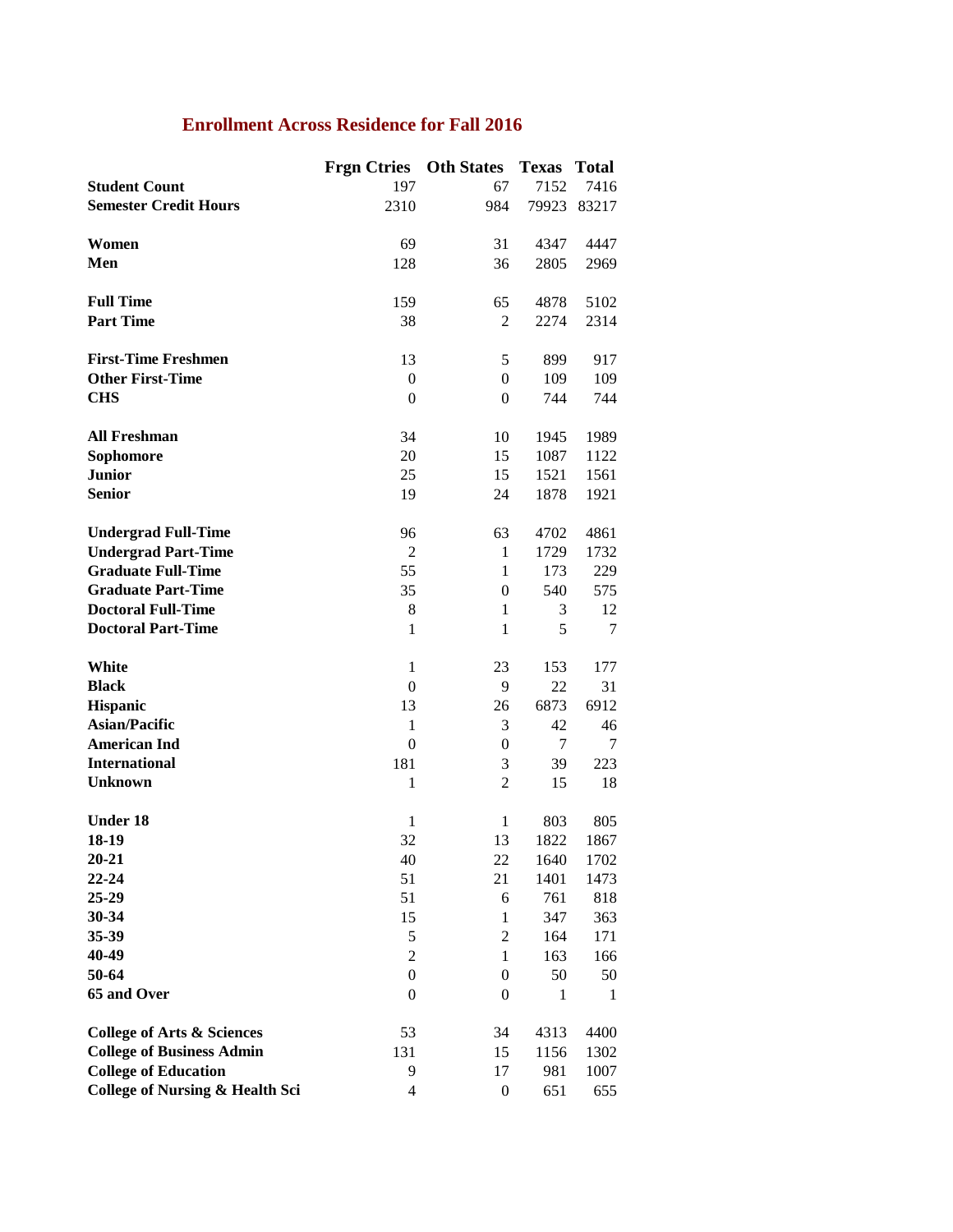# **Enrollment by Student Type for Fall 2016**

|                         |                                     | FR             | <b>SO</b>      | JR                 | <b>SR</b> |          |                | <b>GR DR TOTAL</b> |
|-------------------------|-------------------------------------|----------------|----------------|--------------------|-----------|----------|----------------|--------------------|
| <b>College</b>          | <b>Student Type</b>                 |                |                |                    |           |          |                |                    |
| AS                      | <b>Concurrent Enrolled HS</b>       | 606            | 138            |                    |           |          |                | 744                |
|                         | Continuing                          | 237            | 434            | 708                | 1009 212  |          |                | 2600               |
|                         | <b>First Time Freshman</b>          | 558            | 36             | 25                 |           |          |                | 619                |
|                         | Graduate                            |                |                |                    |           | 63       |                | 63                 |
|                         | Readmit Graduate                    |                |                |                    |           | 18       |                | 18                 |
|                         | Returning Undergraduate             | 8              | 17             | 29                 | 42        |          |                | 96                 |
|                         | Transfer                            | 15             | 82             | 132                | 19        |          |                | 248                |
|                         | <b>Transfer Freshman</b>            | 11             | $\mathbf{1}$   |                    |           |          |                | 12                 |
| <i><b>*Total AS</b></i> |                                     | 1435           | 708            | 894                | 1070 293  |          | $\mathbf{0}$   | 4400               |
| <b>BA</b>               | Continuing                          | 64             | 122            | 186                | 340       | 178      | 17             | 907                |
|                         | <b>First Time Freshman</b>          | 138            | 7              | 7                  |           |          |                | 152                |
|                         | Graduate                            |                |                |                    |           | 76       |                | 76                 |
|                         | Graduate Doctoral                   |                |                |                    |           |          | $\overline{2}$ | $\mathfrak{2}$     |
|                         | Post Baccalaureate                  | $\mathbf{1}$   |                |                    |           |          |                | $\mathbf{1}$       |
|                         | <b>Readmit Graduate</b>             |                |                |                    |           | 9        |                | 9                  |
|                         | Returning Undergraduate             | $\overline{4}$ | 7              | 15                 | 13        |          |                | 39                 |
|                         | Transfer                            | 8              | 24             | 65                 | 14        |          |                | 111                |
|                         | <b>Transfer Freshman</b>            | 4              | 1              |                    |           |          |                | 5                  |
| <i><b>*Total BA</b></i> |                                     | 219            | 161            | 273                |           | 367 263  | 19             | 1302               |
| ED                      | Continuing                          | 51             | 84             | 171                | 278       | 136      |                | 720                |
|                         | <b>First Time Freshman</b>          | 90             | 5              | 2                  |           |          |                | 97                 |
|                         | Graduate                            |                |                |                    |           | 44       |                | 44                 |
|                         | <b>Post Baccalaureate</b>           |                |                |                    | 3         |          |                | 3                  |
|                         | Readmit Graduate                    |                |                |                    |           | 24       |                | 24                 |
|                         | Returning Undergraduate             |                |                | 9                  | 5         |          |                | 14                 |
|                         | Transfer                            | 1              | 33             | 61                 | 6         |          |                | 101                |
|                         | <b>Transfer Freshman</b>            | 4              |                |                    |           |          |                | 4                  |
| <i><b>*Total ED</b></i> |                                     | 146            | 122            | 243                | 292       | 204      | $\mathbf{0}$   | 1007               |
| <b>NH</b>               | Continuing                          | 44             | 94             | 116                | 145       | 27       |                | 426                |
|                         | <b>First Time Freshman</b>          | 128            | 19             | 8                  |           |          |                | 155                |
|                         | Graduate                            |                |                |                    |           | 13       |                | 13                 |
|                         | Readmit Graduate                    |                |                |                    |           | 4        |                | 4                  |
|                         | Returning Undergraduate             | $\mathbf{1}$   | 2              |                    | 6         |          |                | 9                  |
|                         | Transfer                            | 3              | 11             | 20                 | 5         |          |                | 39                 |
|                         | <b>Transfer Freshman</b>            | 8              | $\mathbf{1}$   |                    |           |          |                | 9                  |
| <i><b>*Total NH</b></i> |                                     | 184            | 127            | 144                | 156       | 44       | $\bf{0}$       | 655                |
| UC                      | Continuing                          | 2              | $\overline{4}$ | 5                  | 28        |          |                | 39                 |
|                         | <b>First Time Freshman</b>          | 3              |                |                    |           |          |                | 3                  |
|                         | Returning Undergraduate<br>Transfer |                |                | 1<br>1             | 8         |          |                | 9<br>1             |
| <i><b>*Total UC</b></i> |                                     | 5              | 4              | 7                  | 36        | $\bf{0}$ | $\bf{0}$       | 52                 |
| <b>TOTAL</b>            |                                     | 1989           |                | 1122 1561 1921 804 |           |          | 19             | 7416               |